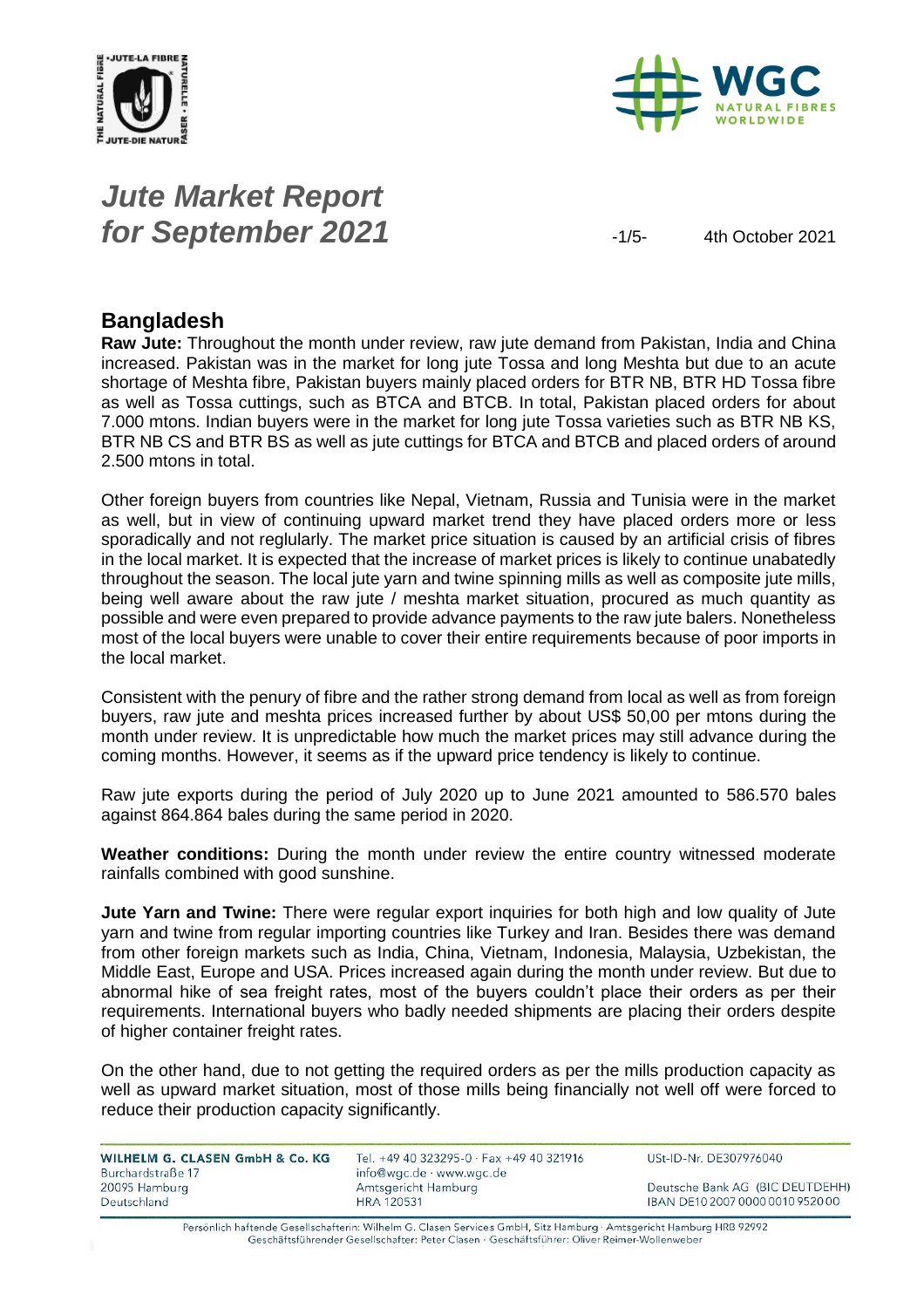



# *Jute Market Report* **for September 2021**  $\frac{2021}{2}$   $\frac{2}{5}$   $\frac{4\text{th October 2021}}{2}$

**Export price:** Export prices for light and heavy count of jute yarns and twines remained stable during the month under revies.

**Jute Goods:** Export demand for Hessians and Sackings from Africa, Europe, Australia and USA increased during the month under review. Exports of unstitched Binola and B-Twill fabrics to Indian buyers were on a regular level. Jute CBC demand from the regular importing countries like Europe, UK and Japan was on a regular level during the month under review. An increased demand for Sacking and Hessian Jute Bags was observed from the local market. Although there were enquiries on a regular basis but due to higher container freight rate conclusion of orders were less regular. Export prices of Hessians, Sackings and CBC have remained stable during the month under review.

Small jute mills of Rangpur Division in the country's North West have resumed production after remaining shut for several months as raw jute prices soared after last year's harvest and for the Covid-19 pandemic business losses. Some 130 composite jute mills listed with the Bangladesh Jute Mills Association (BJMA) are operational. The northern region accounts for nearly 70 mills, most of which are small and medium in size. Those mills cater for the local market as well as for export destinations including India.

By end of the month under review it was reported that some interest was shown by investors for purchasing some of the 25 jute mills belonging to BJMC which were closed by the Government of Bangladesh on 1st July 2020. Reportedly a total of 14 national and international companies were still in the race for mill acquisitions. Going by Bangladesh media reports as many as 12 out of 26 once state-run jute mills that were closed last year are set to reopen soon under the management of local and international private companies. Further developments have to be awaited.

Export fee for jute to see four-fold rise: The current revenue fee stands at Tk2 per bale of raw jute exports, while the rate is Tk0.1 against the export of Tk100 worth of jute products.

Revenue fee is going to increased by 400% for exports of jute and jute products, the lone \$1 billion forex earner alongside the biggest contributor apparel sector.

In this way, the department will earn an additional Tk12-17 crore. Banks will deduct the fee at source at the time of exports. The current revenue fee stands at Tk2 per bale of raw jute exports, while the rate is Tk0.1 against the export of Tk100 worth of jute products. The rate was fixed by the Bangladesh Bank in July 1995 as per a proposal from the Textiles and Jute Ministry.The Jute Department charges the amount as an inspection fee beyond the 0.35% source tax levied by the National Board of Revenue on exports of jute and jute goods.

Banks deduct the fee while handing over export documents and submit it to the jute department as a non-tax revenue, according to a central bank circular.

| WILHELM G. CLASEN GmbH & Co. KG    | Tel. +49 40 323295-0 · Fax +49 40 321916        | USt-ID-Nr. DE307976040           |
|------------------------------------|-------------------------------------------------|----------------------------------|
| Burchardstraße 17<br>20095 Hamburg | info@wgc.de · www.wgc.de<br>Amtsgericht Hamburg | Deutsche Bank AG (BIC DEUTDEHH)  |
| Deutschland                        | <b>HRA 120531</b>                               | IBAN DE10 2007 0000 0010 9520 00 |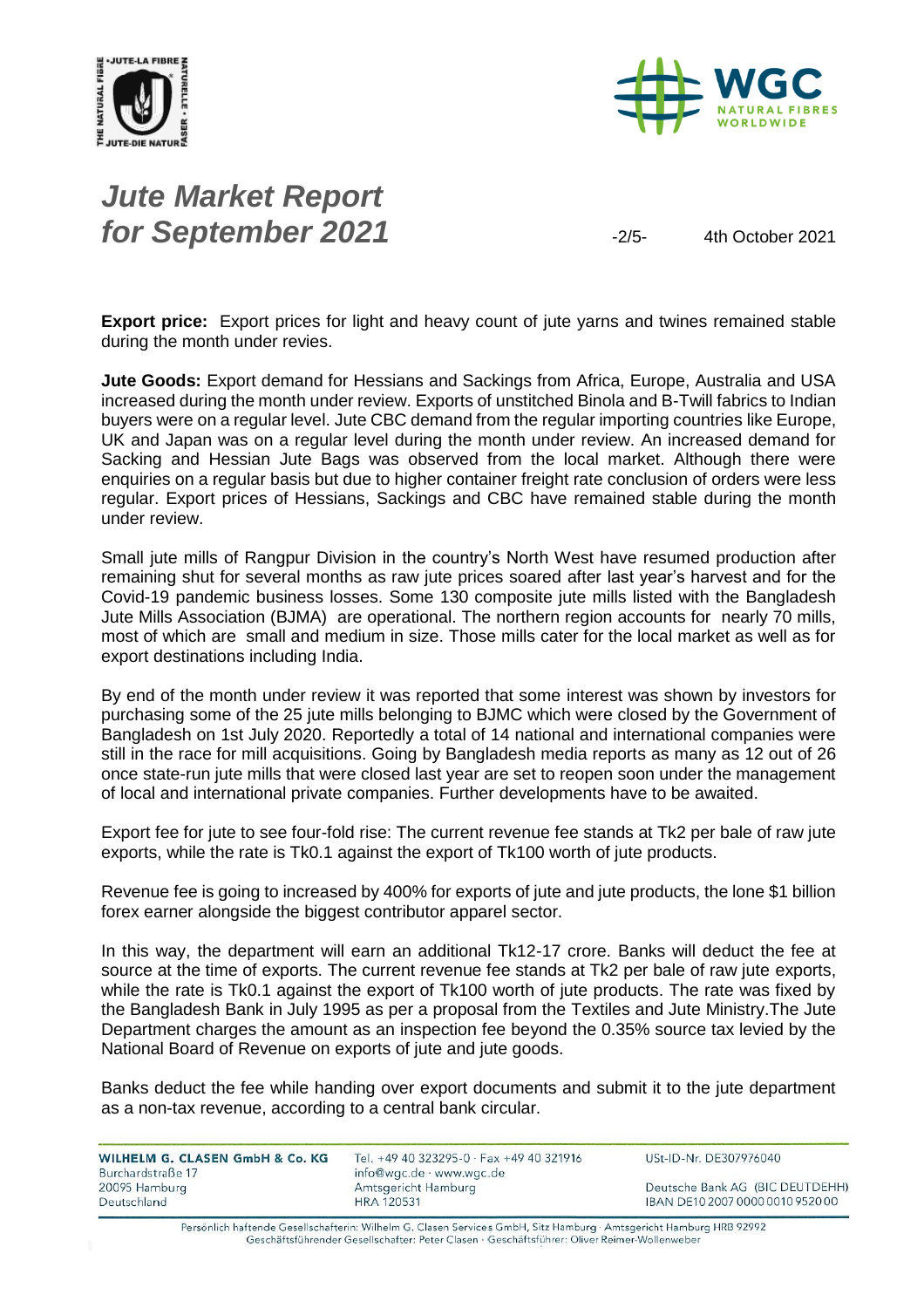



# *Jute Market Report* **for September 2021**  $-3/5$ - 4th October 2021

When exports of all major products, including readymade garments, plummeted during pandemictriggered lockdowns across the globe last year, jute showed a lot of promise, putting up an excellent performance. But in the first month of the current fiscal year, the jute sector started registering a big slump.

Exporters think an increase in the revenue fee collected as an inspection fee during this time will have a serious negative impact on jute and jute exports.

The current chairman of Bangladesh Jute Goods Exporters Association Corporation (BJGEA), told that demand for jute and jute products in the international market has dropped drastically under pandemic impacts. As a result, last July, exports fell by half year-on-year.

In this situation it is unthinkable to impose additional charge on revenue from exporters. If the jute department decides to charge 400% revenue fee in the name of the inspection fee, it will severely hamper exports, he added.

On 1 April this year, the then Director General of the Jute Department Hossain Ali Khondakar wrote a letter to the Textiles and Jute Ministry, proposing increasing the revenue fee for raw jute exports from Tk2 to Tk10 per bale and for jute product exports 0.50% instead of 0.10%.

The department collects revenue amounting to BDTk 30 to 35 mio. a year at the existing rate. If the revenue is available at the proposed rate, it will increase to Tk15-20 crore.

The Jute Department mentioned the Government's 8% - 20% cash incentives for exports of jute and jute products as a logic to increase the revenue fee.

According to the Export Promotion Bureau (EPB), exports of jute and jute products raked in \$1.16 billion in FY21. The Bangladesh Commerce Ministry set a target to fetch \$1.42 billion in export earnings from the sector in the current fiscal year. The sector export earnings in July this fiscal year amounted to \$60.77 million, which was 41% less than in the same month a year ago and 50% short of the monthly target.

According to Bangladesh Bank, the government has offered 20 % cash incentive for export of diversified jute products, 12% for exports of jute hessian, sacking and carpet backing cloth and 6% for exports of jute yarn and twine.

**COVID-19 update:** According to the Health Minister of Bangladesh 20 % of the population of Bangladesh will get vaccinated by December 2021 under COVAX facility and gradually 40 % of the population will get vaccinated in phases. The number of daily infection cases declined to 589 by end of last month.

| WILHELM G. CLASEN GmbH & Co. KG | Tel. +49 40 323295-0 · Fax +49 40 321916 | USt-ID-Nr. DE307976040           |
|---------------------------------|------------------------------------------|----------------------------------|
| Burchardstraße 17               | info@wgc.de · www.wgc.de                 |                                  |
| 20095 Hamburg                   | Amtsgericht Hamburg                      | Deutsche Bank AG (BIC DEUTDEHH)  |
| Deutschland                     | <b>HRA 120531</b>                        | IBAN DE10 2007 0000 0010 9520 00 |
|                                 |                                          |                                  |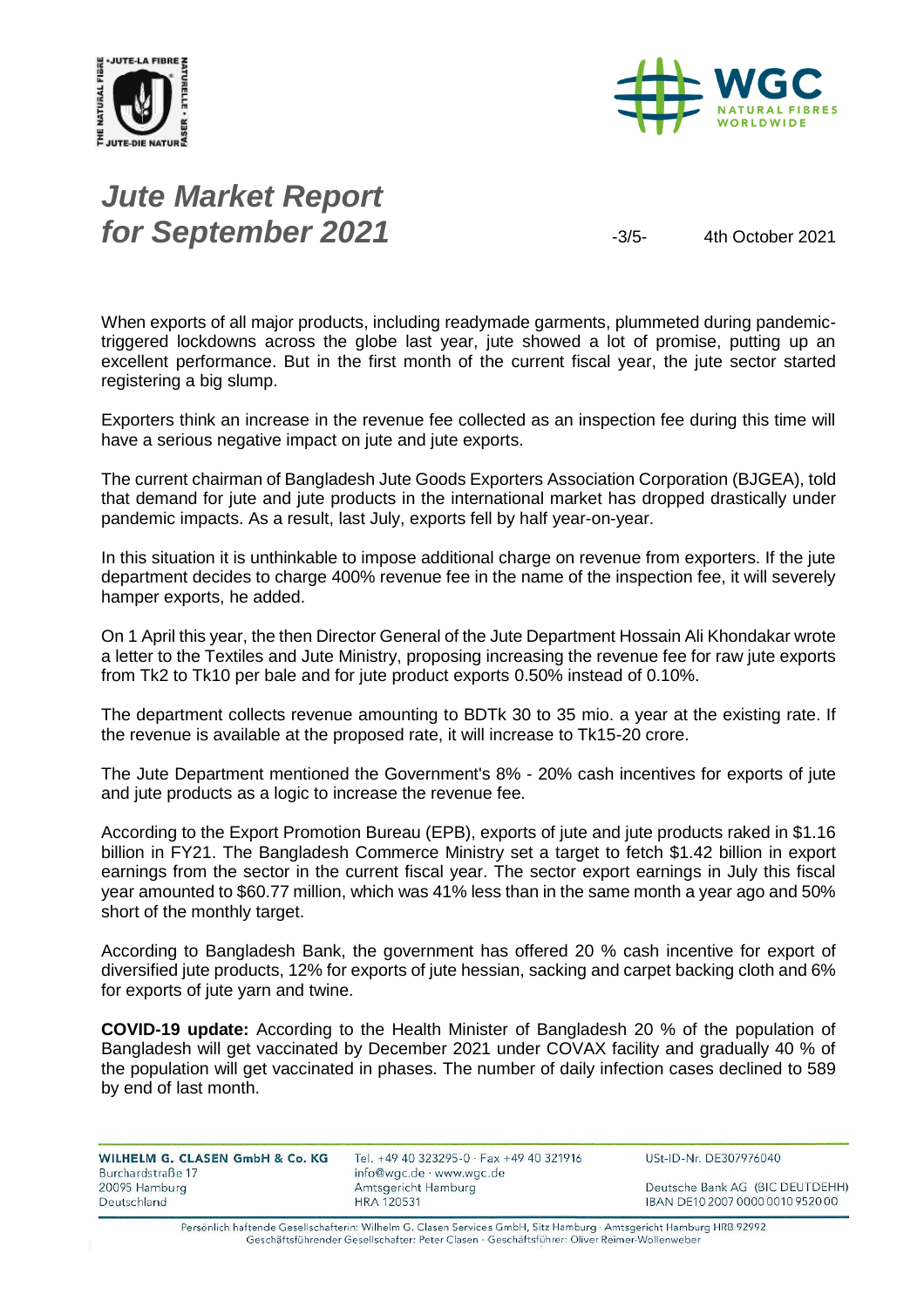



# *Jute Market Report* **for September 2021**  $-4/5$ -4/5-4th October 2021

### **India**

**Raw Jute:** As raw jute prices have rapidly increased the Jute Commissioner has fixed ceiling prices for Indian raw jute as per attached notification dated 30th September (see page 5). The ruling market prices quoted by the Jute Balers Association (JBA) end of last month were as follows: TD-4 IRs 7.000 and TD-5 IRs 6.700 per 100 kgs.

The final crop estimate stands now at 5.5 mio. bales for the crop year 2020-21. The carry forward from last year´s crop is 295.000 bales. The crop estimate for 2021-22 has been revised to 8.5 mio. bales.

**New Crop:** With good rains, water and sunshine the quality of fibre of 2021-22 crop is likely to be very good. The reported plant length varies between 10 to 16 ft, with an average of around 12 ft. The harvesting completion rate reached 90 % while jute arrivals are still poor: Arrivals till now are still below 7.450 mtons. Normally, by this time of the year arrivals should be around 11.205 mtons  $(= 300.000$  maunds). Rainfall reported 100 %. Monsoon ended on  $30<sup>th</sup>$  September.

**Jute Yarn and Twine:** Local demand is picking up and prices ruling firm. Demand is mainly coming from local mills consumption and for sewing of jute bags. This means an increased local production of jute yarn/twines and increasing imports from Bangladesh though like in the case of jute goods imported from Bangladesh there is a detention of more than 10 days at the border.

**Jute Goods:** Situation during the month under review presents itself as follows: Hessians firmed up. Selective mills asking for premium of 7 % against prices quoted by "standard" mills. Export demand is slow mainly due to prevailing excessively high container freight rates. Local demand is picking up. Prices for sackings also firmed up: Now IRs 115.000 to 118.000 per mton, with selective mills asking for premium of 7 % against prices quoted by "standard" mills.

B-Twills: The Indian Government ordered approx. 250.000 bales of B-Twill bags during the month under review. The current backlog is around 50.000 bales.

Availability of Jute Carpet Backing Cloth is reported from December delivery, but limited sellers are in a position to hold prices.

Jute goods production of IJMA jute mills and jute mills reporting to IJMA in June 2021 amounted to 61.600 mtons of which 2.900 mtons were jute yarns/twines. IJMA statistics for the latest months not available.

**Covid-19 update:** At the moment the pandemic situation in India is so good that for the first time since March 2021 the subject of Corona is no more making headlines and this already for a while. The number of new daily infections has meantime dropped to <30.000 cases per day. Since 19th September, India is no more considered to be a high risk country. Nevertheless, lockdown with

| WILHELM G. CLASEN GmbH & Co. KG | Tel. +49 40 323295-0 · Fax +49 40 321916 | USt-ID-Nr. DE307976040           |
|---------------------------------|------------------------------------------|----------------------------------|
| Burchardstraße 17               | info@wgc.de · www.wgc.de                 |                                  |
| 20095 Hamburg                   | Amtsgericht Hamburg                      | Deutsche Bank AG (BIC DEUTDEHH)  |
| Deutschland                     | <b>HRA 120531</b>                        | IBAN DE10 2007 0000 0010 9520 00 |